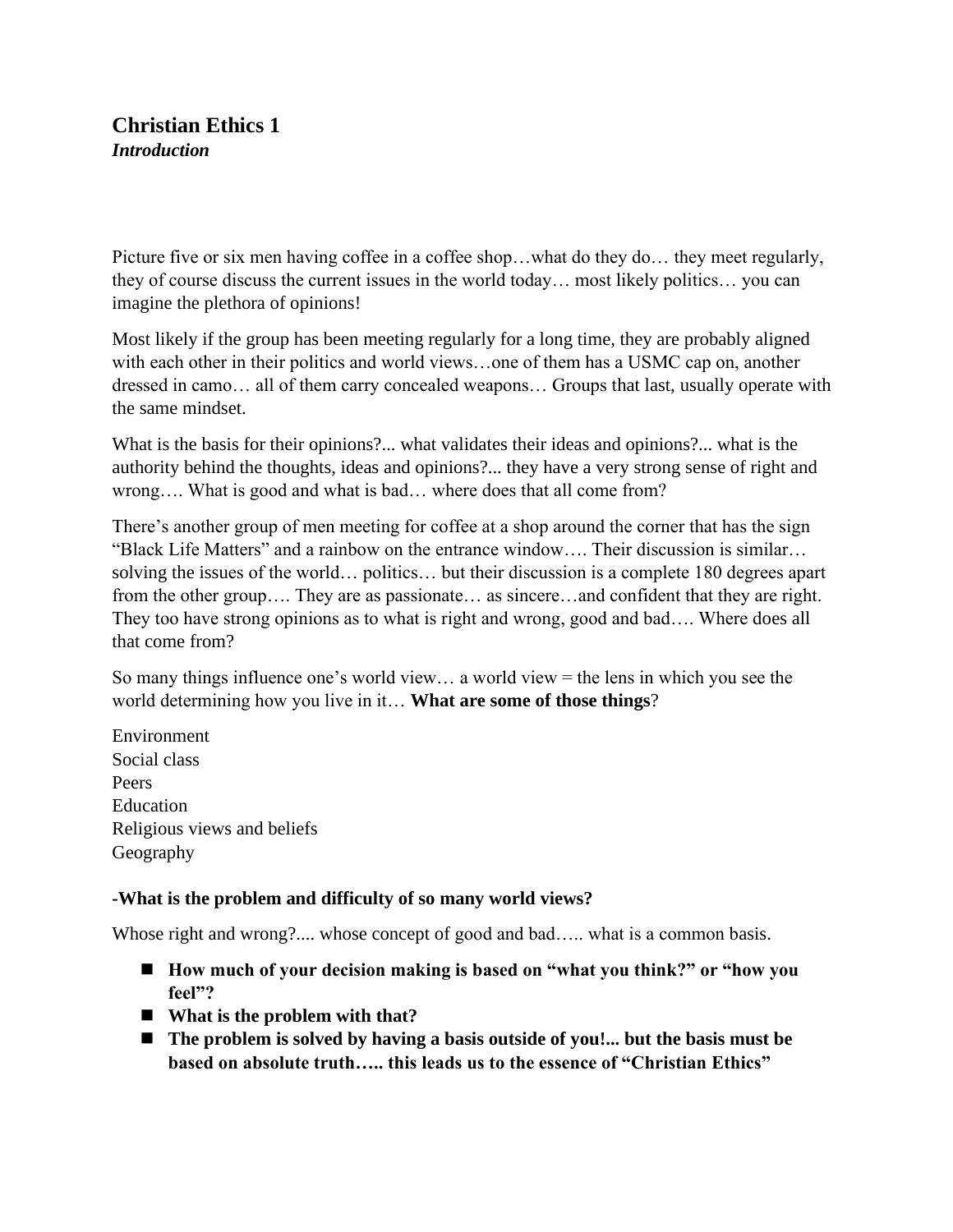- I. The definition of "ethics".
	- A. *Secular ethics*—Moral principles that govern a person's behavior or the conducting of an activity.

This sounds great, we would probably all agree with this definition… but it has some problems

### ■ Can you name some problems?

- 1. Where do the moral principles come from?
- 2. What is the authority that determines what is right and wrong (morality)
- 3. Lack of consensus, how can it be "enforced"?

#### mo·ral·i·ty

#### *principles concerning the distinction between right and wrong or good and bad behavior.*

B. *Christian ethics*—any study that answers the question, "what does the whole Bible teach us about the acts, attitudes, and personal character traits which receive God's approval, and which do not?

There's a big difference between these two definitions.

### ■ Name some?

- 1. Reveals where the moral principles come from—the "whole Bible"
- 2. It gives us a reason for being "biblically moral" to please God with our lives
- 3. It reveals what a godly character looks like.
- 4. God centered—Bible centered.

### II. Systematic theology and Christian ethics.

- A. *Systematic theology*—"Any study that answers the question, 'What does the whole Bible teach us today?' about any given topic."
- B. *Christian ethics*—Any study that answers the question "What does God want us to do and what attitude does He want us to have?"

Systematic theology emphasizes what God wants us to believe and know, while C.E. emphasizes what God wants us to do and what attitude to have. Theology focuses more on ideas while ethics focusses on situations in life… ST tells us how we should think, CE tells us how we should live.

### III. Forms of ethics.

Without getting into too much detail in these, for that is not our purpose… but to simply understand that there are different ethic disciplines, some of which will be brought in from time to time in our discussions…. So this is for your awareness.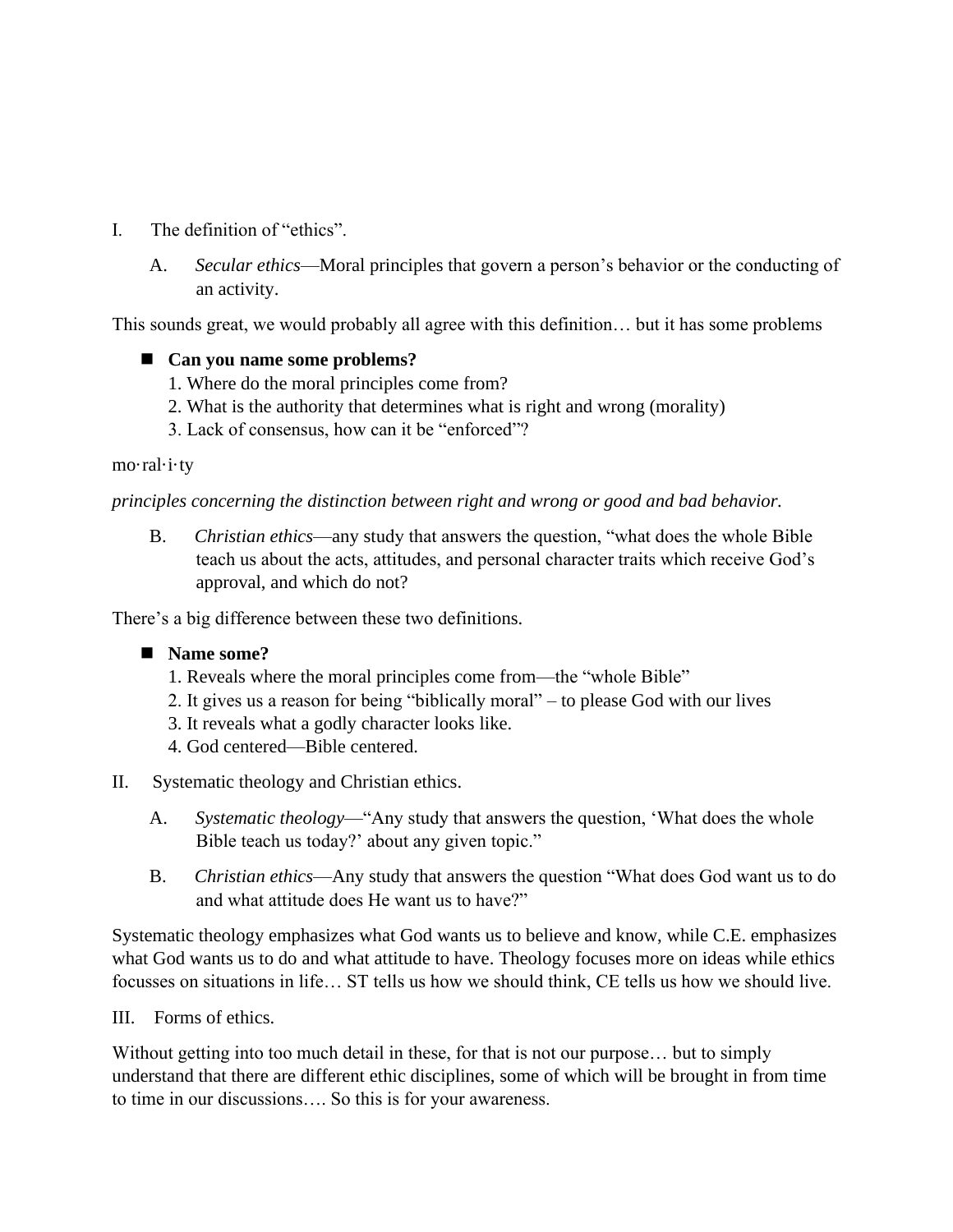There are "forms of disciplines" and there are "Ethical Systems"…. The disciplines are different ways of looking at ethics within the Christian point of view, systems of ethical systems are basically ways of viewing ethics outside the Christian view.

 A. *Historical ethics*—How Christians is different periods of history have understood various ethical topics.

In biblical times, we know the value of a women in society was minimal, lower than most animals… so the requirement of head coverings for instance would have been a biblical ethical topic…. Now?... not so.

B. *Philosophical ethics*—Using philosophical methods in determining right from wrong.

A philosophical method is an argument that uses reason and logic as the means of persuasion. Rather than using the Bible as the basis, more is based on observing the world and determining what is right or wrong…using reasoning.

Our emphasis will be on a biblical basis for scripture has the final authority to define which actions, attitudes and personal character traits receive God's approval and which one's do not…

C. *Theological ethics*—uses select doctrines as a basis rather than the whole of God's word.

One might use only the Sermon on the Mount as a basis for all decisions in ethics.

- Is it better and if so why do you think so, that one should use the entirety of God's **word?**
- D. *Old and New Testament ethics*—Using specifically one or the other to develop ethics.
- IV. What we are going to be looking at.

Following the book, there will be seven very broad areas covering seven large ethical questions. Our goal is to be able to learn how to answer ANY question regarding life that we will have to consider or make. We want to move from our opinions and traditions to truly glorifying God in our decisions resulting in glorifying lives.

Some references:

Colossians 1:9-10

**9 For this reason we also, since the day we heard about it, have not ceased praying for you and asking that you may be filled with the [a]knowledge of His will in all spiritual wisdom and understanding, 10 so that you will walk in a manner worthy of the Lord, [b]to please Him in all respects, bearing fruit in every good work and [c]increasing in the [d]knowledge of God;**

Psalm 119:97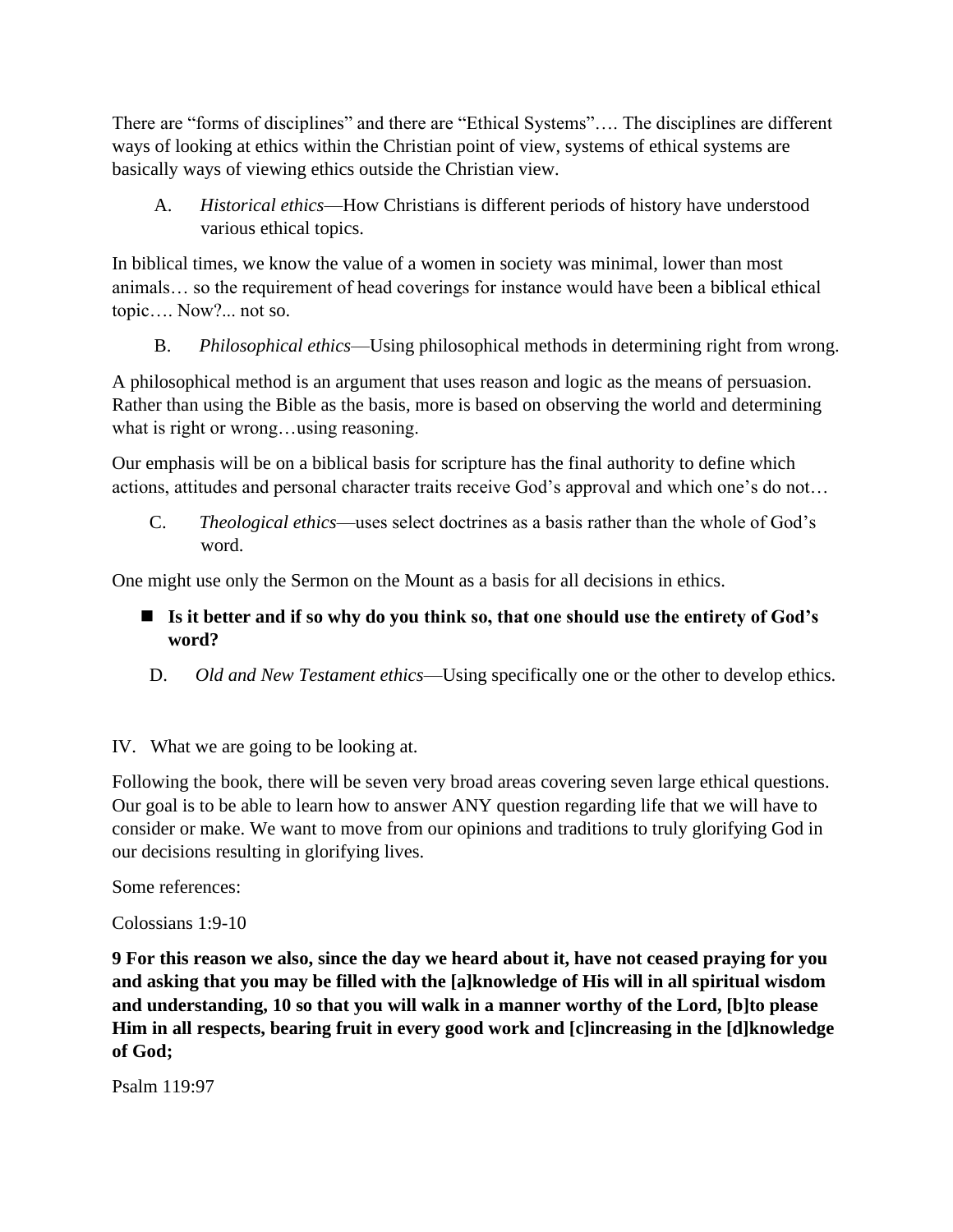#### **97 How I love Your Law!**

**It is my meditation all the day.**

Romans 12:1-2

**12 Therefore I urge you, brothers and sisters, by the mercies of God, to present your bodies as a living and holy sacrifice, [a]acceptable to God, which is your [b]spiritual service of worship. 2 And do not be conformed to this [c]world, but be transformed by the renewing of your mind, so that you may [d]prove what the will of God is, that which is good and [e]acceptable and perfect.**

The bar is high!

Matthew 5:48

**48 Therefore you shall be perfect, as your heavenly Father is perfect.**

Matthew 22:37-40

**37 And He said to him, "'You shall love the Lord your God with all your heart, and with all your soul, and with all your mind.' 38 This is the great and [a]foremost commandment. 39 The second is like it, 'You shall love your neighbor as yourself.' 40 Upon these two commandments [b]hang the whole Law and the Prophets."**

The areas covered in the book are big questions… all are relevant especially today… some of them may rub you wrong… some of them may stir up emotions within you… some of these may be very personal… some of them you might disagree with the conclusions either the book makes or even the majority of this class.

Let's face it... we've all made decisions in life that we were convinced was the right thing to do where later we have been biblically challenged on them

Even though we are attempting to base all of conclusions on scripture…. As we found out in ST, there is room for disagreement in some areas.

- A. The system used in this study.
	- 1. The Old Covenant Ten Commandments.

You might be thinking… Ten Commandments?... I thought we are under the New Covenant… the Old has passed away…. We will be specifically talking about that when we get to chapter 8… Our author, and myself…. Both agree we are not morally under the Ten Commandments today… But throughout the Bible, the 10C have been the basis for biblical morality.

Grudem uses the 10C as a structure to build on… this is not a new idea… many other CE books have used the same framework... notably John Calvin himself, Charles Hodges and more currently Paul Copan…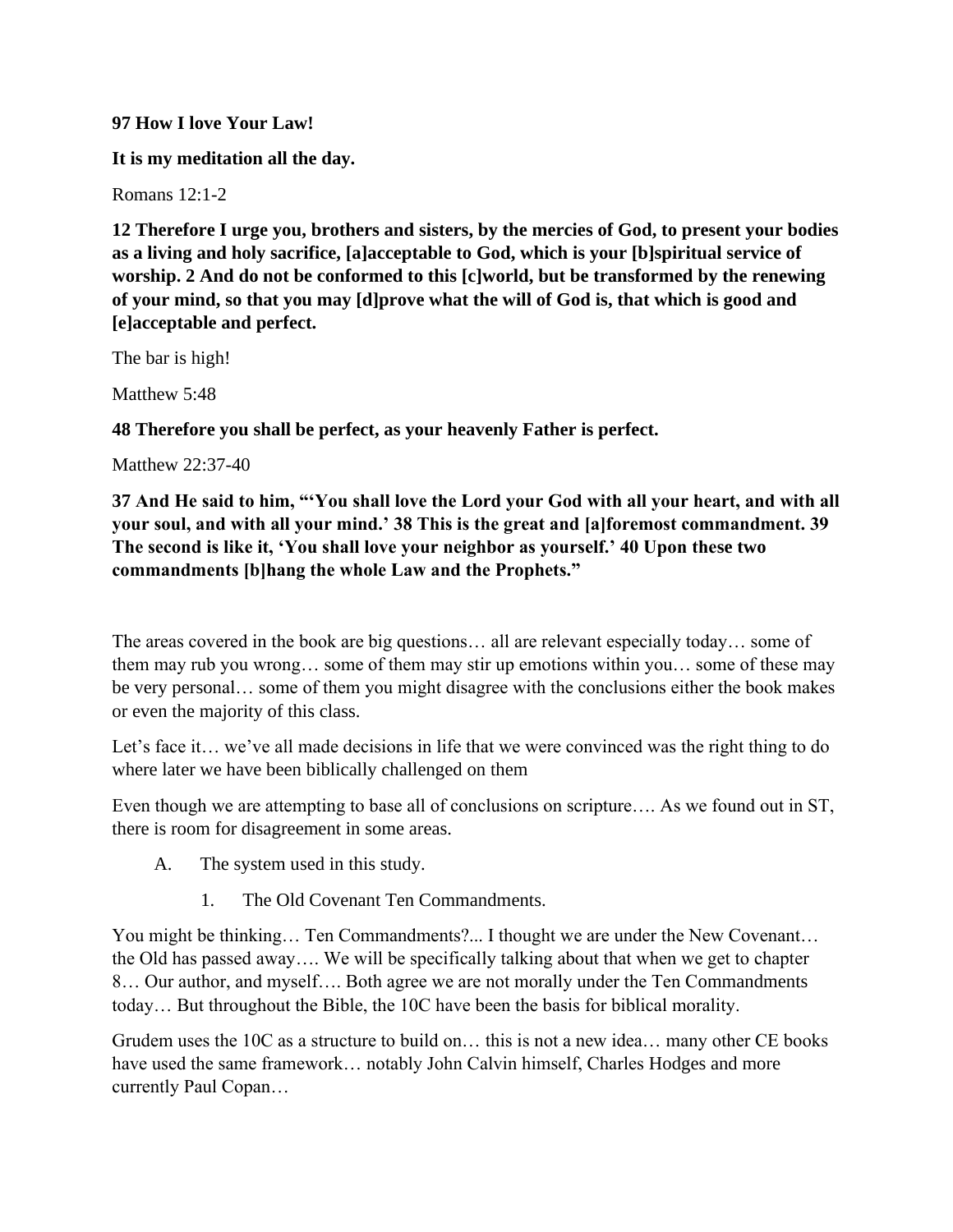- B. Categories.
	- 1. Introduction.

We will be in the introduction for several weeks… don't let the word introduction make you think we won't be getting much "meat"… this introduction is huge and it covers some areas you won't want to miss….

We will getting into detail areas like:

- The ultimate basis for ethics: the moral character of God
- Where did the biblical standards for ethics actually come from?
- How do we know that the bible is the trustworthy source for ethics?
- Why is it vital to develop Christlike character?
- How will this study of ethics related to our personal relationship with God?
- What happens if we as Christians don't adhere to CE?
- How to know God's will.
- A BIG ONE—Christians will NEVER have to choose the "lesser sin".
- $\blacksquare$  Is it right to tell a lie in order to protect a human life?

And many more… that's just the introduction in the weeks to come…. Then the specific topics:

2. Protecting God's Honor.

Isn't that contrasting to secular ethics!!! What a starting point in decision making! Have you ever stopped before making a decision and ask yourself "*Am I protecting God's honor*?" We might not have to go any further than that to change all of our decision making processes.

- a. Commandment 1—"You shall have no other gods before me."
- b. Commandment 2—"You shall not make for yourself a carved image".

Is it ok to make images of God for artistic purposes? What about pictures of Jesus and the Holy Spirit?

> c. Commandment 3—"You shall not take the name of the Lord your God in vain."

What about oaths in God's name?.... what about jokes?

d. Commandment 9—"You shall not bear false witness."

Is it EVER right to lie? Is there a difference between a spoken lie and actions that deceive people? What about plagiarism?..... what about "punctuality"… being late when you committed to be somewhere at a specific time OOUUCCH!

e. Commandment 4—"Remember the Sabbath day."

Is it wrong to work on Sunday's?

3. Protecting human authority.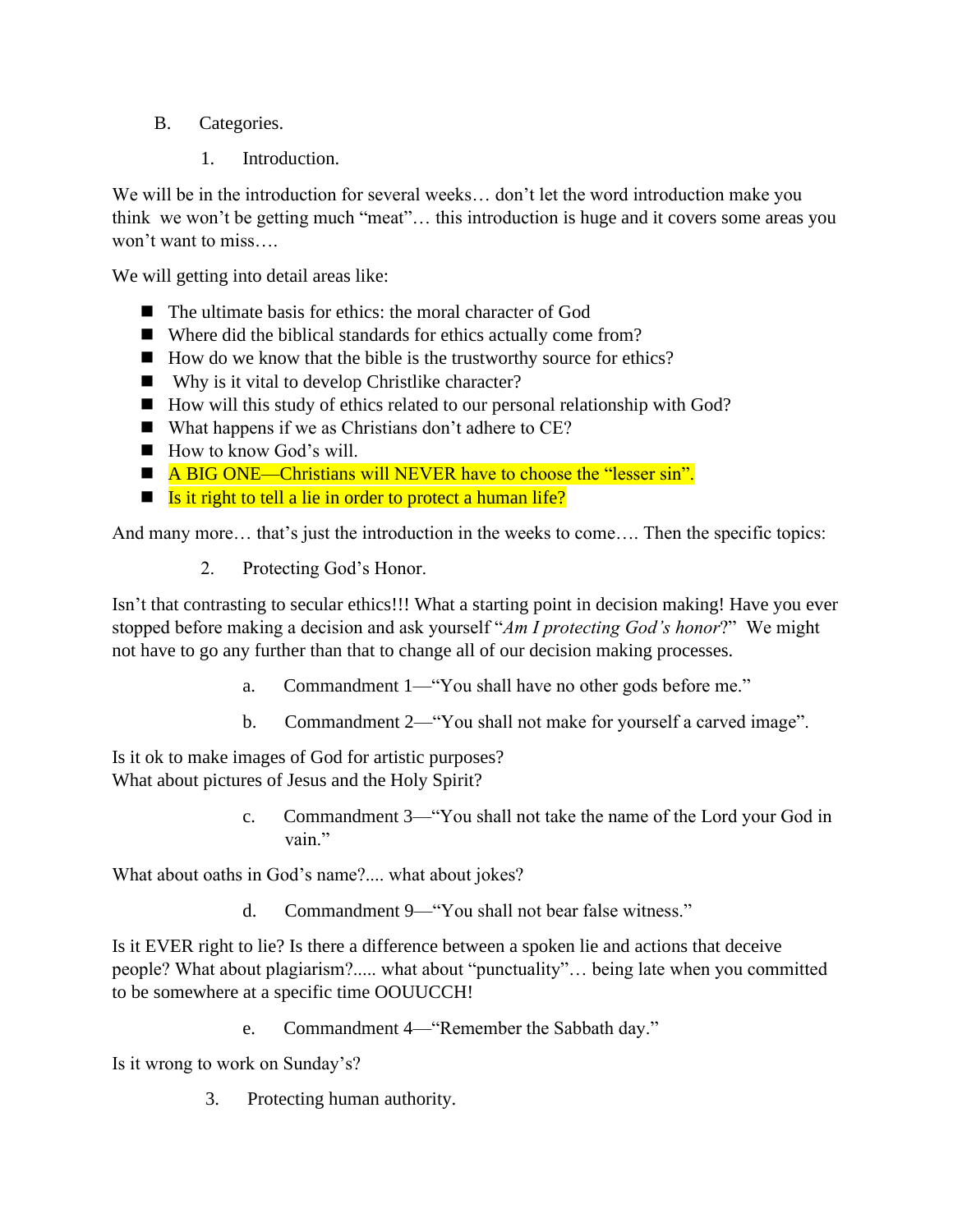This is a big one for today… especially ever since two years ago with the Covid mandates by civil government….

a. Commandment 5—"Honor your father and mother."

There's some real tough one's here… what if you have terrible parents… abusive parents… all the way to is spanking wrong…. But also:

Equality and leadership in marriage…. Complementarian thought.

What about civil government?... Is it ever right to disobey government? If so, when? What is the right relationship between the church and government?

What about other authorities in your life... your boss... the church?

- 4. Protecting human life.
	- a. Commandment 6: "You shall not murder"

My goodness this is a big one!... So many current issues around this one… the issue of capital punishment.. which has been in the news lately… In Idaho they are wrestling with legislation over the right of the manufacturers of lethal products to remain anonymous… can you imagine the ramifications if they have to reveal the source of the lethal product used in a lethal injection?

- $\blacksquare$  Is it right for government to put a criminal to death?
- What about war, is war "just"?
- $\blacksquare$  Is it right for a Christian to serve as a soldier?

You may have very strong opinions about all this…. But are they God glorifying?

- What about a Christian using physical force to defend themselves against a physical attack?
- Abortion... always?
- Euthanasia... ever?
- Suicide?.... ever ok?... unforgiven sin?
- What about cosmetic surgery to look younger for the Christian?
- What about having a will and estate plan.... Is that really an ethical question?
- Racial discrimination—interracial marriage?
- Health…. Sleep…vaccinations… tattoos… circumcision?
- Alcohol and drugs...

Are you exhausted yet?..... but can you answer these BIBLICALLY?

- 5. Protecting marriage.
	- a. Commandment 7—"You shall not commit adultery."

This doesn't get any easier!...

■ Should the Bible's definition of marriage be applied to all other cultures and societies?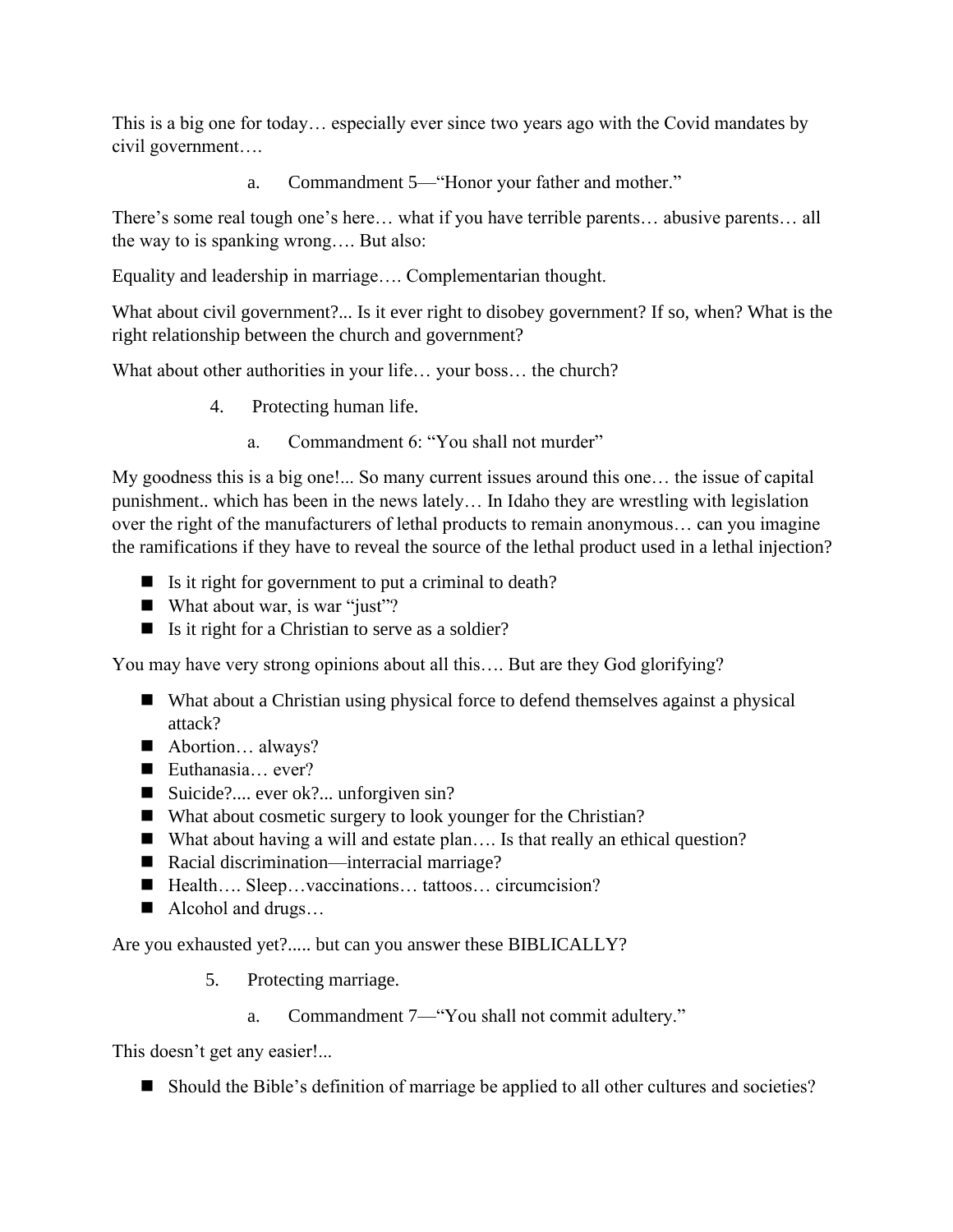- Why is sex outside of marriage a problem?
- What about birth control?... artificial insemination?... In vitro?...surrogate motherhood?
- Reproductive technologies....
- What about pornography?... always wrong?... what about within marriage?
- Divorce and remarriage
- Homosexuality and transgenderism.... Well?

Churches all over the nation/world are changing their views on both!

- 6. Protecting property.
	- a. Commandment 8—"You shall not steal"

huge section!!!...

- Is owning property a good thing?... can one have too much?
- What about work in general?
- $\blacksquare$  What about increasing prosperity?... can you have too much?
- Is monetary inequality morally wrong?
- What is the biblical solution for poverty?
- How much income should we give to the Lord?... Any?
- What about borrowing and lending money?... wrong to charge interest on a loan to a family member?
- How should the Christian view business operations?... are there morally wrong products?
- What about the earth?.... what about green stewardship?

And finally…

- 7. Protecting purity of heart.
	- a. "You shall not covet."
- What about contentment?
- V. Our approach.
	- A. **The book**—*Christian Ethics: An Introduction to Biblical Reasoning* by Wayne Grudem
- W. Grudem is best known for his earlier book on Systematic Theology

*Wayne Grudem is Research Professor of Theology and Biblical Studies at Phoenix Seminary in Arizona. He is a graduate of Harvard (BA), Westminster Seminary-Philadelphia (MDiv, DD), and the University of Cambridge (PhD). He has served as the president of the Evangelical Theological Society (1999), as a member of the Translation Oversight Committee for the English Standard Version of the Bible, and was the General Editor for the ESV Study Bible (2008). He has written more than 20 books, including Systematic Theology, The Gift of Prophecy in the New Testament and Today, Business for the Glory of God, Politics According to the Bible, and (with*